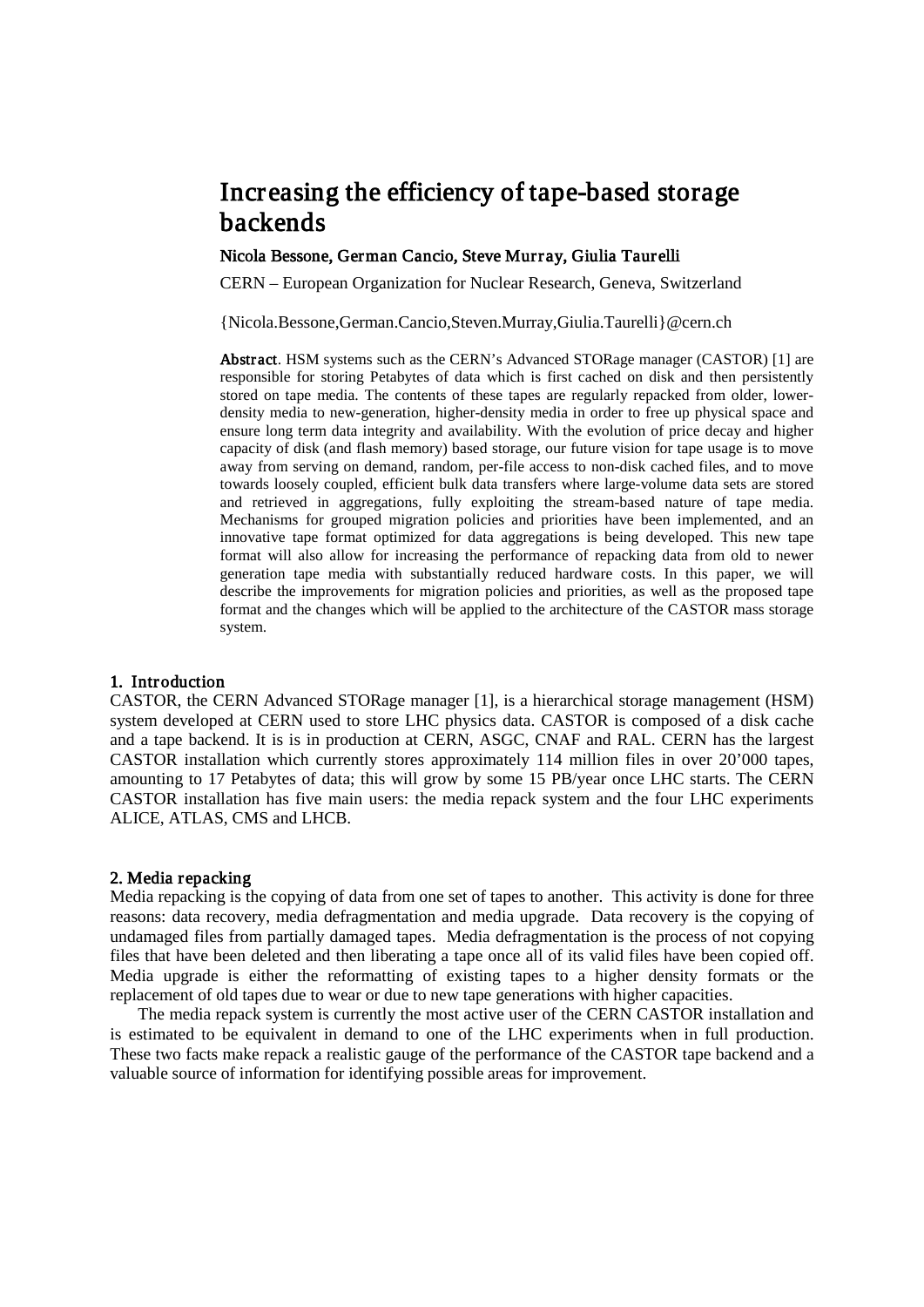### 3. Prioritization of user requests and migration policies

Past usage of CASTOR at CERN by the four LHC experiments showed an average of 1.5 user files being accessed per tape mount. This is extremely inefficient considering it takes between 1 and 3 minutes to mount a tape. The problem is caused by the tape system trying to service each user request immediately. To increase the number of files read or written per tape mount, solutions are needed which would hold back user requests until there were enough to warrant the overhead of mounting a tape. The solution would also have to take into account the latency introduced between the moment a user made a file request and the moment when it was processed.

The users of CASTOR can be divided into two main categories: production managers and random-access (or lambda) users. Production managers are usually in charge of ensuring large-scale DAQ or reconstruction activities, as well as allocating and managing disk space for lambda user groups. Production managers usually understand how to use CASTOR efficiently because they know its internal setup. They naturally process more files per tape mount than random-access users because they know the contents of the tapes and the cost of mounting a tape. On the other hand, end users are not expected to have this knowledge and rely on CASTOR to transparently handle recalls and migrations for them in an efficient way.

The challenge of increasing the numbers of files read or written per tape mount is addressed by implementing tape request access control and priorities, and recall/migration policies. These are described below.

#### 3.1 Tape request access control

Whenever possible, end users should access data which has already been staged on disk rather than recalling it from tape. This is particularly relevant as their files may be scattered across many tapes and therefore high mount rates can be the consequence of users skimming over data sets not yet staged to disk. End users should be encouraged to work with production managers, which become responsible for deciding which overall data sets are to be analyzed to users. Production managers therefore what files need to be staged to or removed from disk pools. They can anticipate and group requests of multiple lambda users in an efficient "freight train" approach and thus minimize the number of tape mounts.

In order to facilitate this, the CASTOR stager was extended to support access control for defining who is allowed to recall files from tape. This is implemented in the form of black and white lists, defining what users and/or groups are allowed to, or denied from, recalling files to disk pools. A lambda user will typically lack authorization to access tape, while production managers will be granted such rights and will be able to recall files on behalf of their lambda users.

#### 3.2 Priorities

It is not always possible or feasible to have all tape recall operations driven by production managers. In addition to access control, the possibility of defining per-user and/or per-group based priorities for tape mount requests has been implemented. In older CASTOR versions, tape mount requests are first sorted by type (write requests always have higher priority than read requests), and then by submission time. This has the inconvenience that any user requesting to recall large amounts of data scattered over many tapes could effectively block other users. Consequently, the CASTOR tape drive scheduling system was extended to allow defining per-user and per-group priorities so that production managers can be granted higher priority than lambda users. In addition, it is possible for tape operators to define a high priority for a specific tape. This is particularly useful when trying to quickly recover the contents of a tape e.g. after it has been damaged.

#### 3.3 Recall and migration policies

The base concept of both recall and migration policies is holding back the migration and recalls depending on the amount of data and elapsed time. This way, the total count of tape mount operations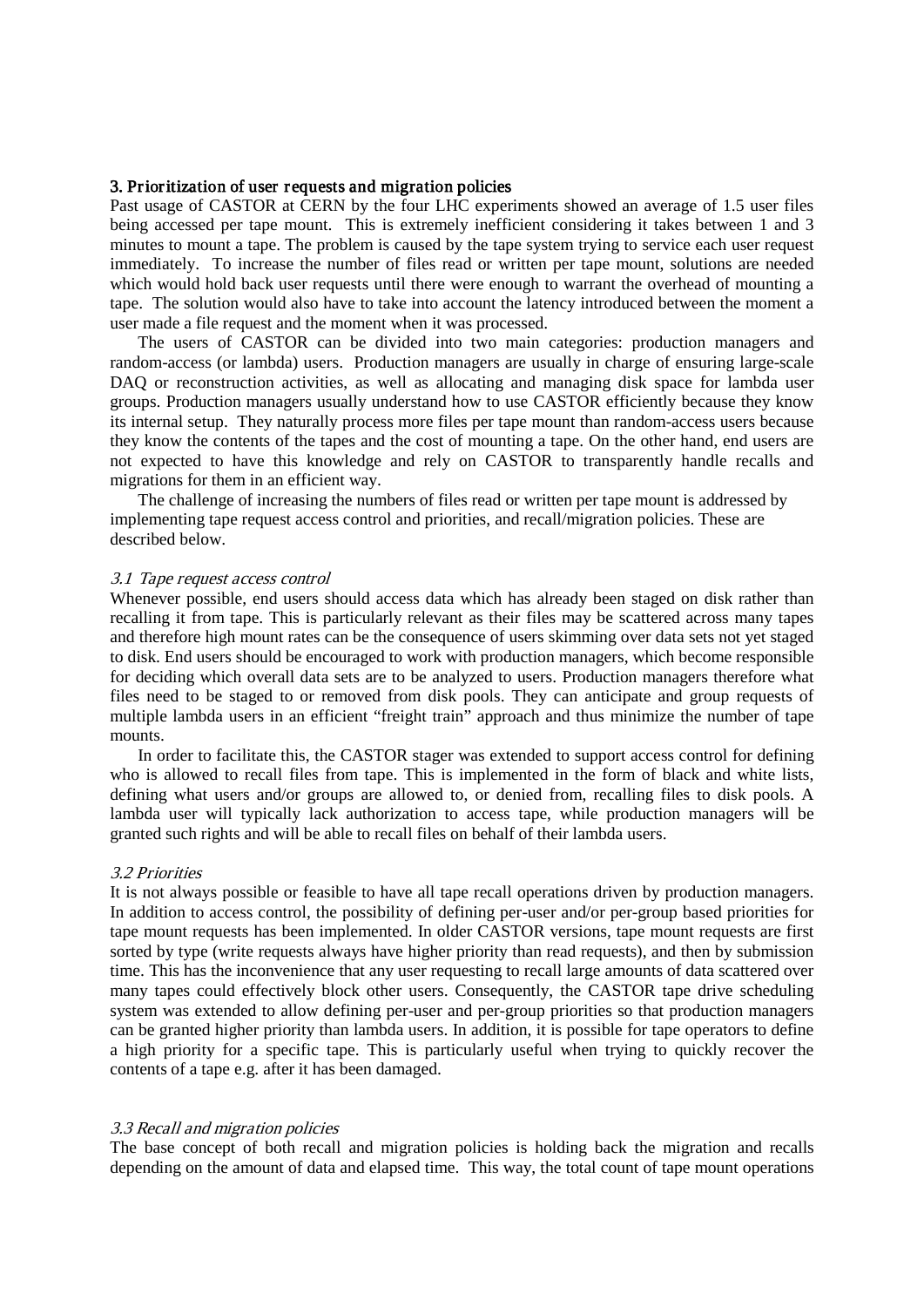should be minimized for both reads and writes. In CASTOR, a framework was developed which allows specifying policies using python-based plug-ins which can be tailored to the needs of each specific stager. As an example, a typical migration policy will not start a new stream to tape until a reasonable amount of data has accumulated and/or a sufficient amount of files is waiting for migration. Streams can also be forced to be started in random intervals, in order to avoid an indefinite postponement of the migration of smaller data chunks.

## 4. New tape format

The media repack system behaves as the perfect user with respect to tape mounts. It mounts a tape to be repacked and then proceeds to recall all of the user files from that tape. Likewise when a destination tape is mounted, it is filled with files until it is full. Monitoring the media repack system has shown that the current CASTOR tape format is introducing a significant overhead of up to 9 seconds per user file - independent of its size. This is due to the tape data format used in CASTOR.



mar ks.

The tape data format currently used by CASTOR is ANSI AUL [2] and was set in place in the 1990s. As figure [1] shows, each CASTOR file consists of three tape files: A header and a trailer file containing metadata information, and the actual data file which is embedded between the header and the trailer. These files are separated by end-of-file markers called tape marks. Writing a tape mark tells the tape drive not only to close the file, but also implies a sync operation: It flushes all buffered data and physically writes it to the tape media, so to avoid data loss. While writing a tape mark after every file ensures high reliability, it is a costly operation, particularly when dealing with small files. In fact, writing of tape marks is the most dominant factor in the writing of the header and trailer metadata. A total of  $\sim$ 5-9 seconds is taken per file to write the three tape marks and the metadata ( $\sim$ 2-3 seconds per tape mark).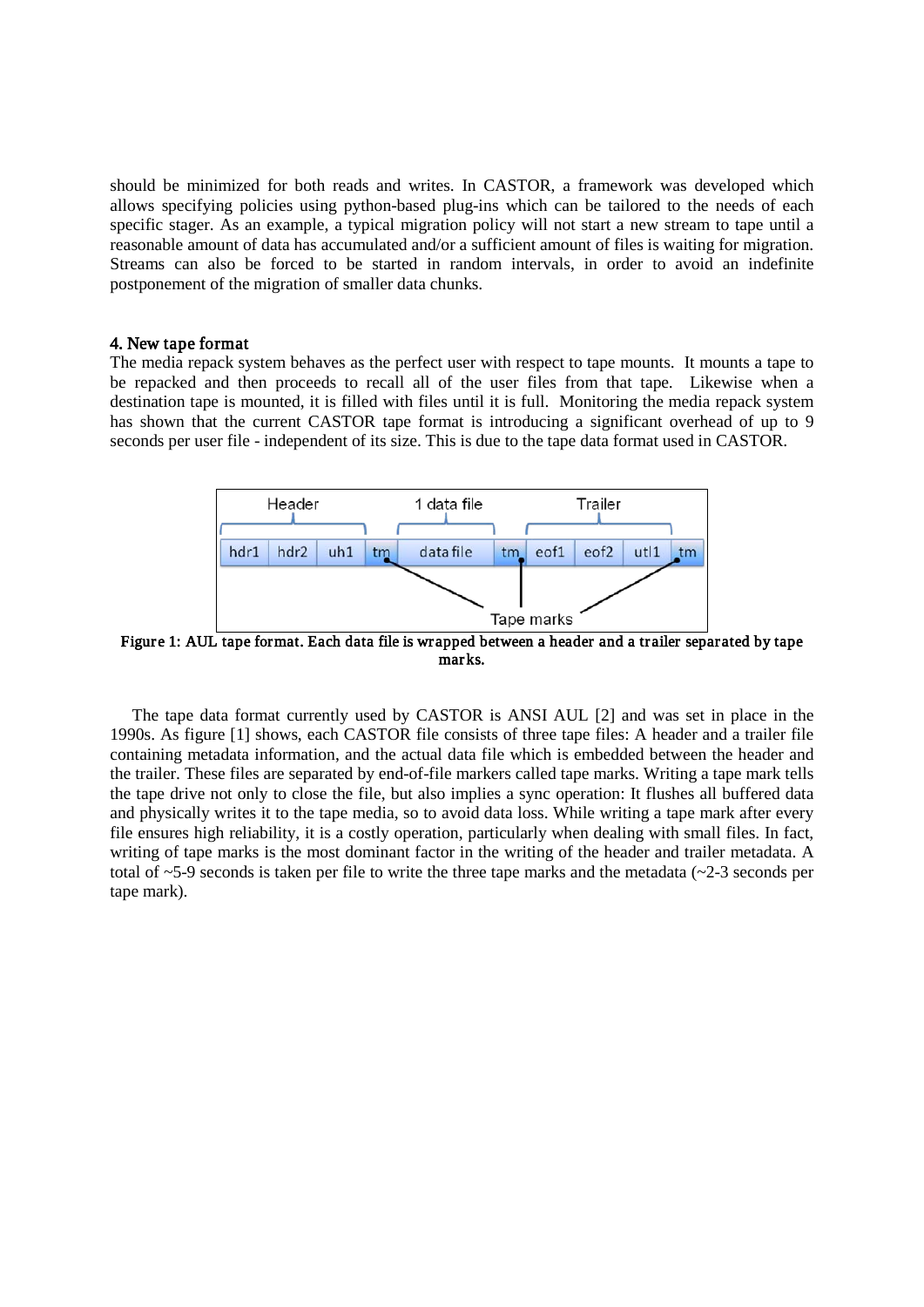

Figure 2: Drive speed (expressed in KB/s) as a function of file size (expressed in MiB) when using the AUL tape format, on IBM and Sun/STK drives used in production at CERN.

 Figure [2] clearly shows that the smaller the files written to tape are, the more the tape mark writing overhead acts as a performance penalty. Optimal performances are reached with file sizes above 2GB. While the average capacity of a tape cartridge has significantly increased since the 1990s (from 5-10) GB to nowadays 1TB), the quantity of large physics data files has not increased by the same magnitude and the majority of files are still very small (see figure [3]). Given this observation it was decided to develop a new tape format that had a reduced overhead per user file.



Figure 3: size and space occupancy distribution for CASTOR migrated files at CERN

A new tape format (ALB, ANSI Label with Block format) is being developed for CASTOR, with the aim to increase efficiency and redundancy. The new ALB format is based on the ANSI AUL format. As figure [4] shows, the payload inside each AUL data file will consist of an aggregation of multiple CASTOR files, in order to reduce the number of tape marks and therefore achieve high write speed also with smaller files. The incoming stream (list of files) to be migrated will be aggregated onthe-fly to a configurable maximum total size (e.g. 10GB) and/or configurable maximum number of files (e.g. 1000 files). If a file exceeds the maximum total size it will be written in a separate aggregation consisting of that single file. On hardware with efficient tape mark handling, the number of files per aggregation can be decreased. As there is no per-file sync any longer, the CASTOR architecture needs changes to handle all files belonging to an aggregation in an atomic way (individual files can only be considered to be successfully committed to tape once the complete aggregation has been written).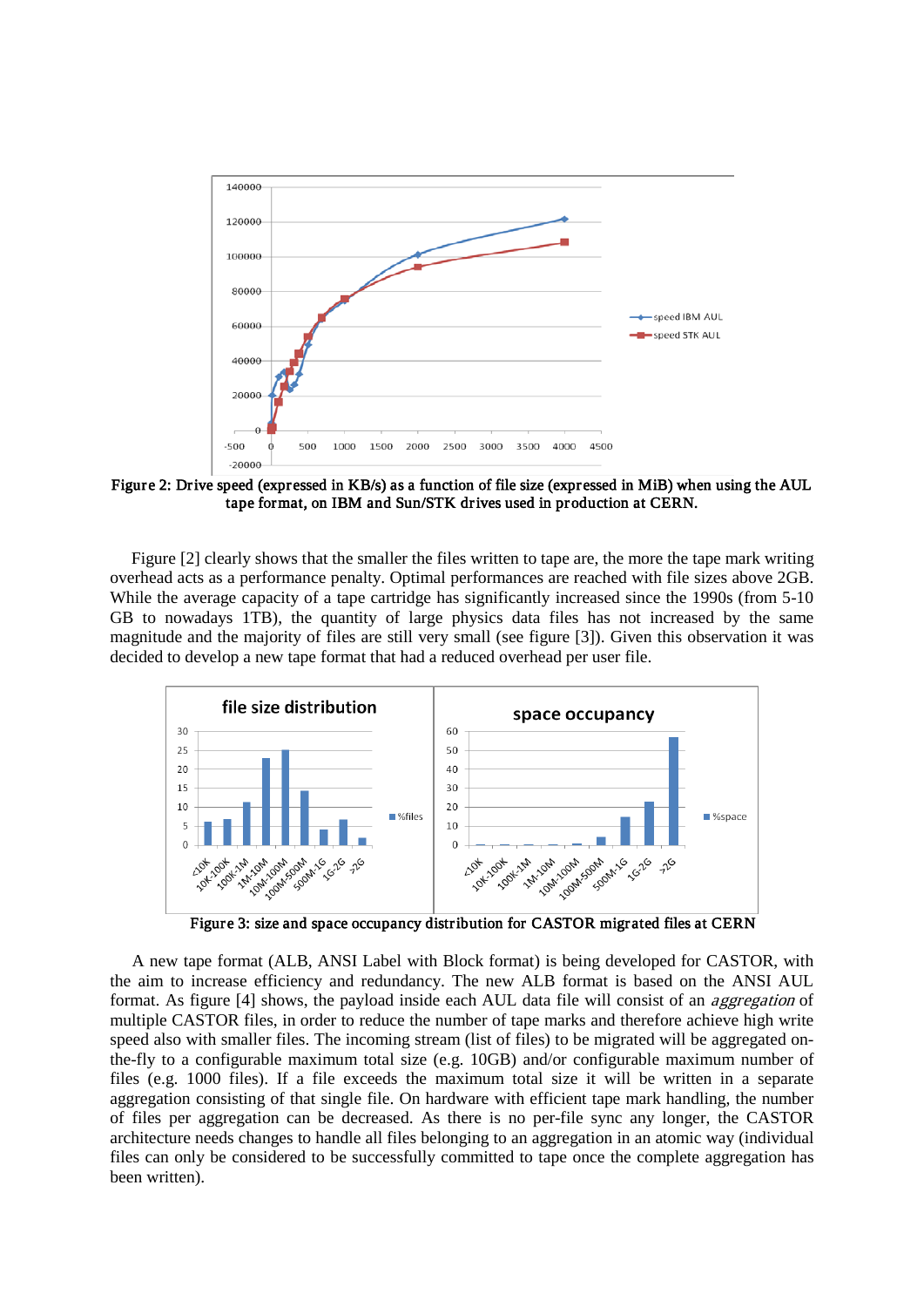Aggregations are not a static concept but are dynamically (re-)created on every migration; files may be rearranged into different aggregations e.g. after repacking of a tape. For each file within an aggregation, its exact position on tape is recorded in the CASTOR directory service. This allows files within an aggregation to be recalled individually without having to read the whole aggregation.



Figure 4: New ALB format - embedding an aggregation of multiple CASTOR files inside a single AUL data file.

 Every file within an aggregation is split into fixed-sized blocks (e.g. 256KB). Every block contains a 1KB header for self description. This header provides metadata information such as:

- Information about the tape: identifier, density, serial number
- Information about the drive: name, serial number, firmware version, tape server host name
- Information about the file: name, CASTOR file identifier, size, creation time, checksum type and value
- Information about the block: size, block number within the file, total number of blocks, checksum

## 4.1 Expected performance improvements

Based on the characteristics of CASTOR data at CERN (figure [3]), we have calculated the time it would take to migrate all existing CASTOR files to new media, using the current CASTOR AUL format and the proposed block-based ALB format, and based on 1GB/s network connectivity between disk and tape servers. We also evaluated the performance of a simplified version of the AUL format with only one tape mark per file (suppressing tape marks between headers and trailers), which we named ALC (for "ANSI Label Compact"). The results are depicted in figure [5]. For Sun/STK drives, there is a 70% gain over AUL when using the ALB tape format, and of 47% using the ALC format. The performance gains are less large on IBM drives (46% for ALB, 31% for ALC) as they provide a built-in optimisation mechanism for small file writing. It should be noted that these performance improvements can only be achieved if there is no other contention (e.g. network or disk server saturation).



Figure 5: Time to migrate (in days) all existing CASTOR files at CERN, using three different formats, on IBM and Sun/STK drives.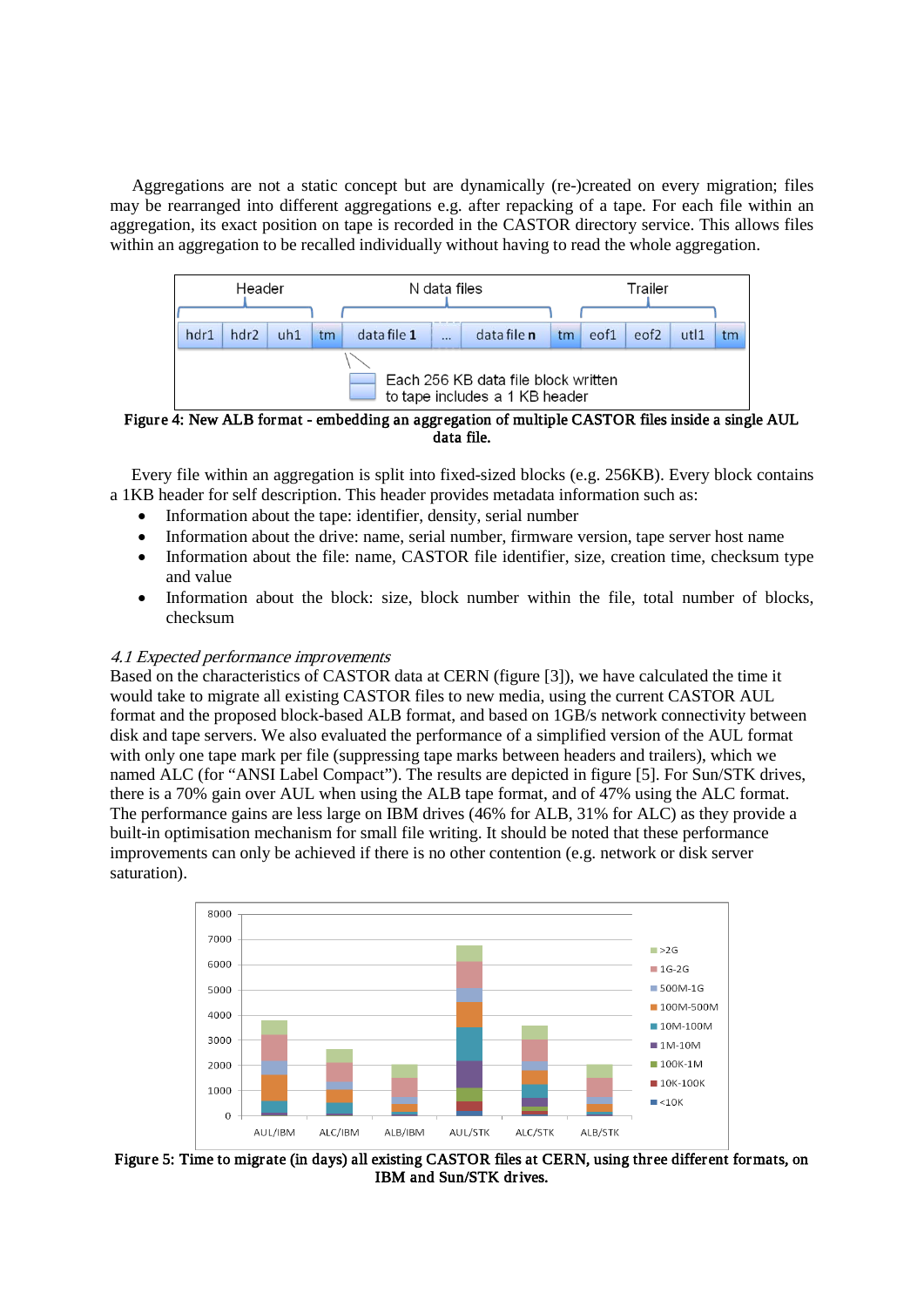#### 4.2 Changes to the CASTOR architecture

In order to use the new tape file format the CASTOR architecture has to be modified to include one or more components to pack user files into aggregations. Figure [5] shows the area of the existing CASTOR architecture that needs to be modified.



Figure 6: Current CASTOR tape architecture (simplified)

 The above components work together to migrate and recall user files to and from tape. In step 1 the stager requests a tape drive, in step 2 the drive scheduler allocates a free drive and in step 3 the data is transferred to/from disk/tape based on the list of files given by the stager. Note that in the current architecture one user file maps to one tape file.

 Figure [6] shows the proposed new architecture. Two new components will be added: the tape gateway and the tape aggregator. The tape aggregator will pack user files into aggregations on the tape server as they are read from the disk servers. The tape gateway will control the tape aggregator, deciding which files go into or come out of an aggregation. Both will deal with aggregations atomically, i.e. the stager is informed if either all files belonging to an aggregation are successfully written to tape, or the whole aggregation is discarded in case of failure.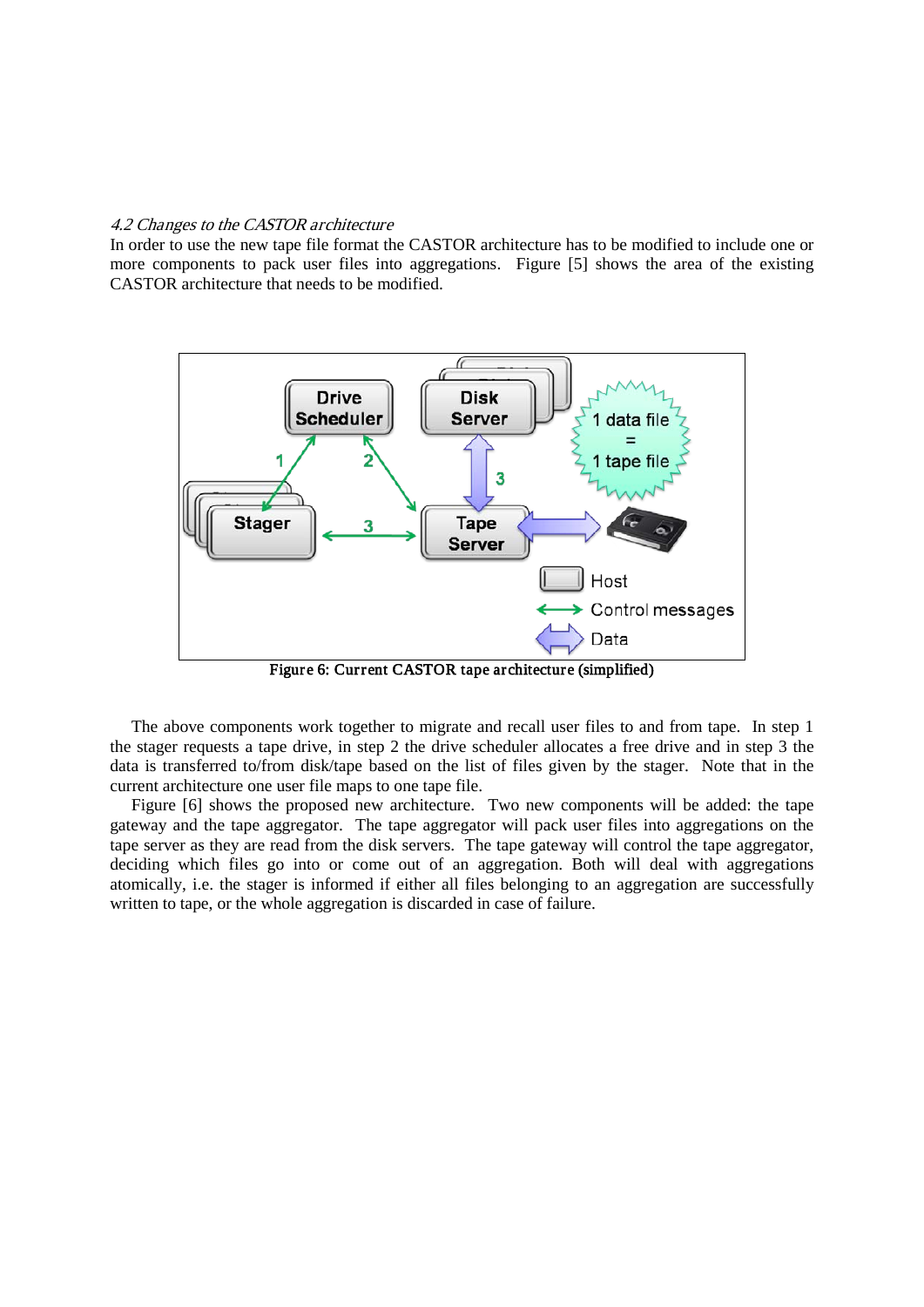

Figure 7: New CASTOR tape architecture

 The tape gateway and aggregator components will work alongside the existing stager and tape server components allowing for a smooth transition to the new architecture. They will also continue to support the current AUL tape format both in reading and writing.

#### 4.3 Related work

Unfortunately, there is little public technical information on how other mass storage systems address the tape mark performance problem. The HPSS collaboration ([3]) has included in their recent HPSS release 7.1 a native architecture for small files, with the capability to aggregate multiple small files into an aggregated tape segment when they are migrated from disk to tape ([4]). Backup systems such as IBM's TSM [5] address the problem by using disk caches where small files are aggregated into larger ones, before migrating them to tape. This however requires a separate disk cache layer dedicated to tape, and adds delays in terms of latency before the data is safe on tape.

## 6. Current status and future work

The tape request access control and mount prioritization mechanisms, as well as the recall/migration policy framework, have been deployed at CERN and at the Tier-1 CASTOR instances. However, recall policies are not yet used at CERN. This is mainly for two reasons: On one hand, recall policies are not appropriate for interactive users, who should be accessing data which already has been staged. On the other hand, they cause inefficiency on batch systems as jobs may have to wait for the data longer.

 The components for supporting file aggregations and the new ALB format are being prototyped. A full release is planned for November 2009, with a gradual deployment over 2010. In parallel, we will continue to investigate how the concept of aggregations further exploited by the CASTOR stager system. The aggregation format is internal to the tape layer and not visible from higher levels, which still continue to see individual files. In particular, we will investigate how to group logically related files which are likely to be accessed in common. This could be achieved e.g. by defining migration policies which group files belonging to the same namespace directory into one tape stream. In that case, aggregations of logically related files could be read out completely with appropriate recall policies.

#### **References**

- [1] CASTOR homepage.<http://cern.ch/castor>
- [2] Using Magnetic Tape Labels File Structure. Document SC26-4565-01. International Business Machines Corporation, 1991.
- [3] High Performance Storage System (HPSS). http://www.hpss-collaboration.org/hpss/index.jsp